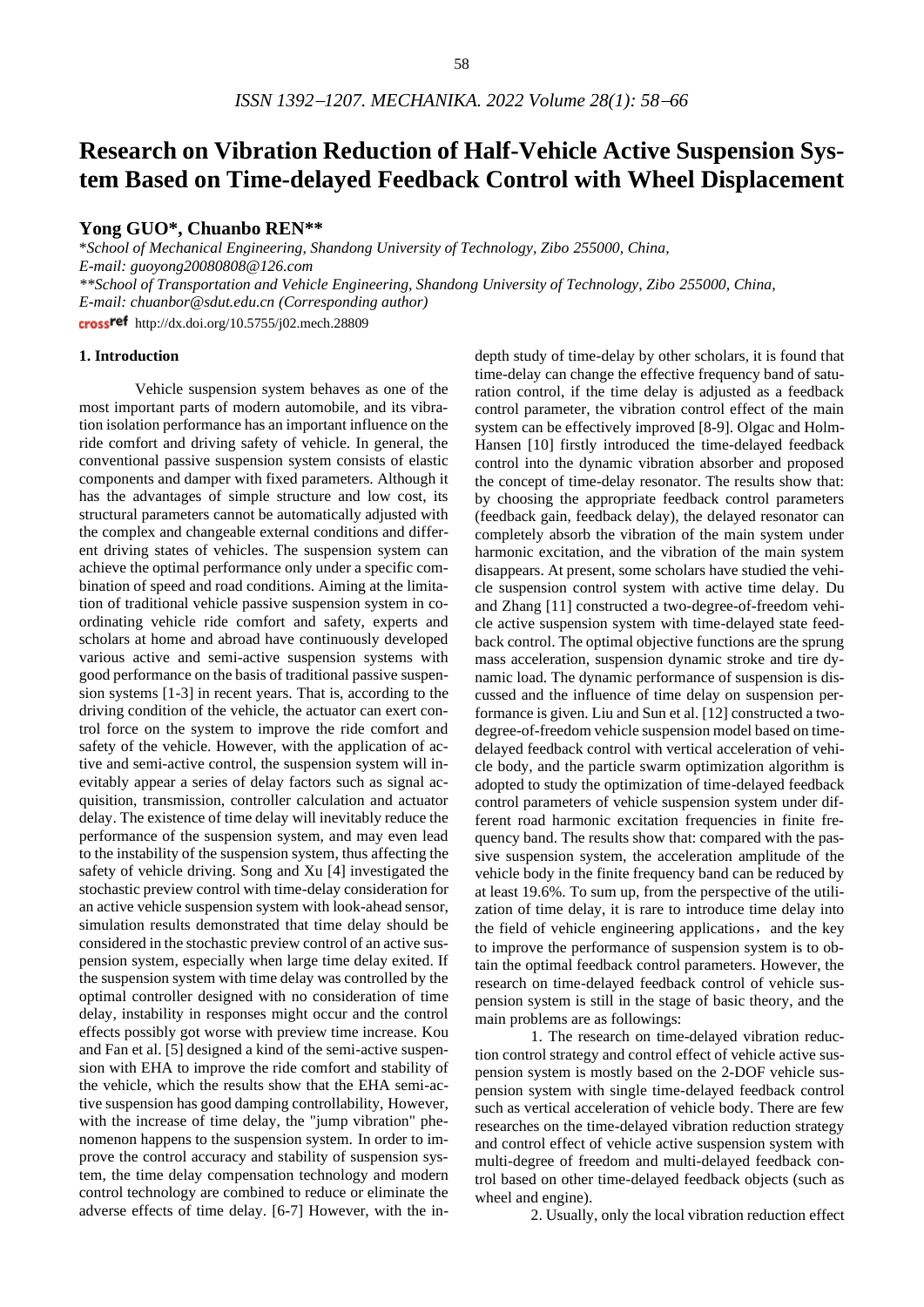59

nance frequency point under the optimal time-delayed feedback control is concerned in the vehicle active suspension system. There is no accurate understanding of the pitch angular acceleration, the output of suspension dynamic travel and tire dynamic displacement which affect the control performance of vehicle suspension system under optimal timedelayed feedback control.

3. Compared with the fixed form of road harmonic excitation, the vibration reduction effect of vehicle active suspension system based on time-delayed feedback control under road random excitation is less significant than that under simple harmonic excitation. In view of this, in order to deal with the problem of complex time-varying excitation such as external multi-frequency, the general calculation method for solving the appropriate time-delayed feedback control parameters still needs to be further explored.

In order to further improve the vibration reduction effect of vehicle active suspension system based on timedelayed feedback control under road random excitation, in this paper, the mechanical model of 4-DOF vehicle active suspension system based on double time-delayed feedback control is studied. The optimization strategy of equivalent harmonic excitation combined with particle swarm optimization algorithm is adopted to obtain the optimal values of time-delayed feedback control parameters (feedback gain and feedback delay) of vehicle active suspension system under the road random excitation. The time-domain simulation results show that: compared with the passive suspension system, the vehicle active suspension system based on the time-delayed feedback control with vertical displacement of wheel can significantly improve the ride comfort and stability of the vehicle under the optimal time-delayed feedback control, which provides a theoretical basis for the selection of time-delayed feedback control strategy and the optimal design of time-delayed feedback control parameters of vehicle suspension system.

# **2. Mechanical model of time-delayed feedback control for vehicle active suspension system**

In order to simplify the research problem, the vehicle vibration caused by road roughness is mainly studied in this paper without considering the influence of unbalanced force generated by engine and transmission system, as well as other factors of the vehicle itself on the body vibration. The mechanical model of active suspension system of vehicle based on time-delayed feedback control is constructed on the basis of vehicle passive control suspension system with magnetorheological damper as active control actuator by referring to the vibration reduction mechanism of timedelayed dynamic vibration absorber, as shown in Fig. 1 and the design parameters of vehicle active suspension system are shown in the Table 1.



Fig. 1 Half-vehicle vibration model: where  $u_f$  is feedback force of the front suspension;  $u<sub>tr</sub>$  is feedback force of the rear suspension; *a* is distance from the center of mass of the body to the front axle ; *b* is distance from the center of mass of the body to the rear axle;  $m_{tf}$  is unsprung mass of front suspension; *mtr* is unsprung mass of rear suspension;  $k_{sf}$  is equivalent stiffness of front suspension; *ksr* is equivalent stiffness of rear suspension;  $c_{sf}$  is front suspension damping;  $c_{sr}$  is rear suspension damping;  $k_f$  is tire stiffness of the front wheels;  $k_t$  is tire stiffness of the rear wheels;  $m_c$  is body mass;  $I_c$  is moment of inertia;  $x_{sf}$  is vertical displacement of the sprung mass of the front suspension; *xsr* is vertical displacement of the sprung mass of the rear suspension;  $x_c$  is vertical displacement at the mass center of the body;  $\varphi_c$  is pitch angle at the mass center of the body; *xtf* is vertical displacement of the non-sprung mass of the front suspension;  $x<sub>tr</sub>$  is vertical displacement of the non-sprung mass of the rear suspension;  $x_{qf}$  is road roughness of the front wheels; *xqr* is road roughness of the rear wheels

Table 1

Model parameters of vehicle suspension

| Parameter                             | Value  | Parameter                              | Value  |
|---------------------------------------|--------|----------------------------------------|--------|
| $m_c$ , kg                            | 690    | $I_c$ , kg·m <sup>2</sup>              | 1222   |
| $m_{tf}$ , kg                         | 40.5   | $m_{tr}$ , kg                          | 45.4   |
| $k_{\text{tf}}$ , N·m <sup>-1</sup>   | 192000 | $k_{tr}$ , N·m <sup>-1</sup>           | 192000 |
| $k_{sf}$ , N·m <sup>-1</sup>          | 17000  | $k_{sr}$ , N·m <sup>-1</sup>           | 22000  |
| $c_{sf}$ , N·s m <sup>-1</sup>        | 1500   | $c_{sr}$ , N·s m <sup>-1</sup>         | 1500   |
| $c_{\text{tf}}$ , N·s m <sup>-1</sup> | 100    | $c_{tr}$ , N $\cdot$ s m <sup>-1</sup> | 100    |
| a, m                                  | 1.3    | $b.$ m                                 | 1.5    |

According to the control model of time-delayed vibration reduction control shown in Fig. 1, the coordinate origin is selected at the respective equilibrium positions of the wheel and the vehicle body, and Newton's second law is used to write the dynamic motion equation of the body suspension system:

Table 1.

\n
$$
m_{ij}\ddot{x}_{ij} + c_{sj}\left(\dot{x}_{ij} - \dot{x}_{sj}\right) + k_{sf}\left(x_{ij} - x_{sj}\right) + c_{ij}\left(\dot{x}_{ij} - \dot{x}_{gt}\right) + k_{t}\left(x_{ij} - x_{qt}\right) - u_{tj} = 0
$$

\n
$$
m_{ir}\ddot{x}_{ir} + c_{sr}\left(\dot{x}_{ir} - \dot{x}_{sr}\right) + k_{sr}\left(x_{ir} - x_{sr}\right) + c_{ir}\left(\dot{x}_{ir} - \dot{x}_{qr}\right) + k_{ir}\left(x_{ir} - x_{qr}\right) - u_{tr} = 0
$$

\n
$$
m_{ci}\ddot{x}_{c} + c_{sj}\left(\dot{x}_{sj} - \dot{x}_{rj}\right) + k_{sj}\left(x_{sj} - x_{rj}\right) + c_{sr}\left(\dot{x}_{sr} - \dot{x}_{rr}\right) + k_{sr}\left(x_{sr} - x_{ir}\right) + u_{tj} + u_{tr} = 0
$$

\n
$$
I_{c}\ddot{\phi}_{c} - ac_{sf}\left(\dot{x}_{sf} - \dot{x}_{tj}\right) - ak_{sf}\left(x_{sf} - x_{tj}\right) + bc_{sr}\left(\dot{x}_{sr} - \dot{x}_{tr}\right) + bk_{sr}\left(x_{sr} - x_{tr}\right) - au_{tj} + bu_{tr} = 0
$$

\n(1)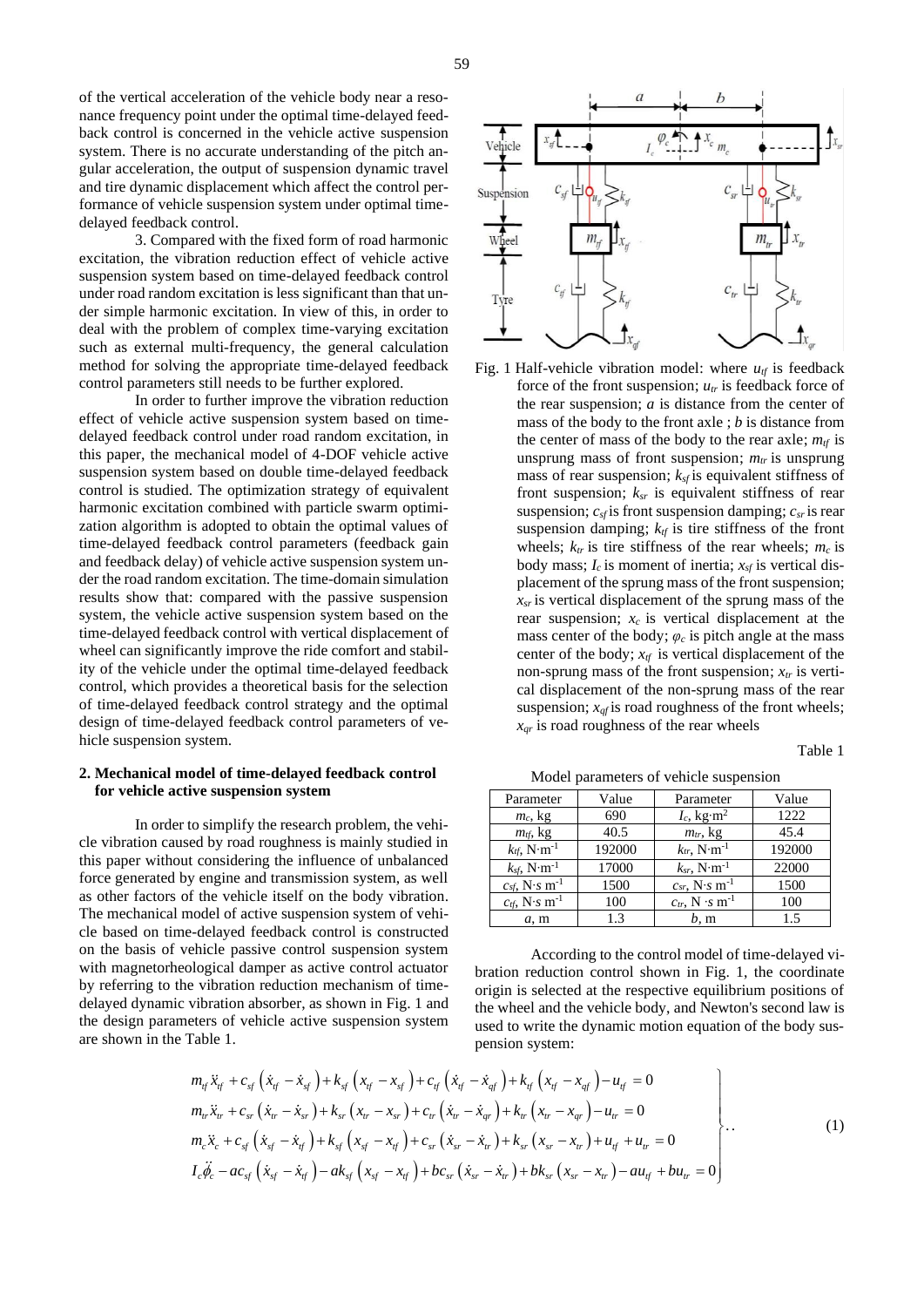When the body pitch angle  $\varphi_c$  is small, the expression of the vertical displacement at the end point of each sprung mass of the body suspension is approximately (2):

$$
x_{sf} = x_c - a\phi_c
$$
  
\n
$$
x_{sr} = x_c + b\phi_c
$$
 (2)

Eq. (1) is simplified and identified by matrix equation:

$$
M\ddot{X} + \mathbf{C}\dot{X} + KX + P \mathbf{U} = K_{t}X_{q} + \mathbf{C}_{t}\dot{X}_{q},
$$
 (3)

where:

where:  
\n
$$
M = \begin{bmatrix} m_f & 0 & 0 & 0 \\ 0 & m_r & 0 & 0 \\ 0 & 0 & m_c & 0 \\ 0 & 0 & 0 & I_c \end{bmatrix}, X = \begin{bmatrix} x_f \\ x_r \\ x_c \\ \phi_c \end{bmatrix}, U = \begin{bmatrix} u_f \\ u_r \\ 0 \\ 0 \end{bmatrix}, X_q = \begin{bmatrix} x_{qf} \\ x_{qr} \\ 0 \\ 0 \end{bmatrix},
$$
\n
$$
K = \begin{bmatrix} k_{sf} + k_{sf} & 0 & -k_{sf} & ak_{sf} \\ 0 & k_{sr} + k_{rr} & -k_{sr} & -bk_{sr} \\ -k_{sf} & -k_{sr} & k_{sf} + k_{sr} & -ak_{sf} + bk_{sr} \\ ak_{sf} & -bk_{sr} & -ak_{sf} + bk_{sr} & a^2k_{sf} + b^2k_{sr} \end{bmatrix},
$$
\n
$$
P = \begin{bmatrix} -1 & 0 & 0 & 0 \\ 0 & -1 & 0 & 0 \\ 1 & 1 & 0 & 0 \\ -a & b & 0 & 0 \end{bmatrix}, K_t = \begin{bmatrix} k_{tf} & 0 \\ 0 & k_{rr} \\ 0 & 0 \\ 0 & 0 \end{bmatrix}, C_t = \begin{bmatrix} c_{tf} & 0 \\ 0 & c_{rr} \\ 0 & 0 \\ 0 & 0 \end{bmatrix}.
$$

## **3. Research on vibration reduction strategy of vehicle active suspension system**

## 3.1. Selection of time-delayed feedback control strategy

As shown in Fig. 1, the time-delayed feedback object of  $u_{tf}(t)$  and  $u_{tr}(t)$  is body or wheel. However, in practical applications, due to the flexibility of sensor selection, the type of time-delayed feedback (time-delayed feedback control signal) mainly includes the single time-delayed feedback type of displacement [13], velocity [14] and acceleration [15] and the combination of them [16]. As the time-delayed stability and time-domain response characteristics of 1/4 vehicle active suspension system based on time-delayed feedback control in the effective frequency band are demonstrated, if the vehicle body is taken as the object of timedelayed feedback, under the optimal time-delayed feedback control, the performance evaluation indexes of vehicle active suspension system can be improved to varying degrees based on the time-delayed feedback control strategies such as body displacement or velocity. However, in the effective frequency band of vehicle vibration caused by road roughness, there are system stability switching and instability phenomena. If the wheel is taken as the object of time-delayed feedback, under the optimal time-delay inverse control, the active suspension system of 1/4 vehicle based on the timedelayed feedback control of wheel displacement is stable in the effective frequency band of vehicle vibration caused by road roughness, and the ride comfort and handling stability of the vehicle are significantly improved under random road excitation.

### 3.2. Selection of design variables

To take the control force  $u_{tf}(t)$  and  $u_{tr}(t)$  with timedelayed feedback based on vertical displacement of front and rear wheels as an example, the expression of time domain function is shown in (4):

$$
u_{tf}(t) = g_{tf} \cdot x_{tf}(t - \tau_{tf})
$$
  
\n
$$
u_{tr}(t) = g_{tr} \cdot x_{tr}(t - \tau_{tr})
$$
\n(4)

where:  $g = (g_{tf}, g_{tr})$  is the feedback gain and  $\tau = (\tau_{tf}, \tau_{tr})$  is the time delay. For the time-delayed feedback control forces based on different types of wheel time-delayed feedback, the value of the feedback gain is quite different from that of the time delay. The overall effect of vibration reduction is also different.

#### 3.3. Frequency domain response transfer function

Let the root of the characteristic equation of Eq. (3) be *s*, after *Laplace* transformation, and the result can be written as:

$$
(Ms2 + Cs + K)X(s) + PU(s) = [Kt + Cts]Xq(s).
$$
 (5)

Let 
$$
P \cdot U(s) = P_1 \cdot X(s)
$$
, then:

$$
(Ms2 + Cs + K + P1)X(s) = [Kt + Cts]Xq(s),
$$
 (6)

where: 
$$
P_1 = \begin{bmatrix} -g_{tf} \cdot e^{-s\tau_{tf}} & 0 & 0 & 0 \\ 0 & -g_{tr} \cdot e^{-s\tau_{tr}} & 0 & 0 \\ g_{tf} \cdot e^{-s\tau_{tf}} & g_{tr} \cdot e^{-s\tau_{tr}} & 0 & 0 \\ -a \cdot g_{tf} \cdot e^{-s\tau_{tf}} & b \cdot g_{tr} \cdot e^{-s\tau_{tr}} & 0 & 0 \end{bmatrix}.
$$

The transfer function matrix H(s) can be obtained from Eq. (6):

$$
H(s) = \frac{X(s)}{X_{q}(s)} = \frac{K_{t} + C_{t}s}{Ms^{2} + Cs + K + P_{1}}.
$$
 (7)

The frequency response transfer function of vehicle vibration can be obtained by taking place of *s* by *iω*, that is:

$$
H(i\omega) = \frac{X(i\omega)}{X_{\text{q}}(i\omega)} = \frac{K_{\text{t}} + C_{\text{t}}(i\omega)}{-\omega^2 M + i\omega C + K + P_{\text{1}}}.
$$
 (8)

### 3.4. Selection of optimization objective function

In view of the fact that the vertical vibration and pitching angle vibration at the center of mass of the vehicle body are important performance evaluation indexes to measure the ride comfort and ride comfort of the vehicle, the minimum dimensionless weighted sum of the amplitude frequency characteristic function values of the vertical acceleration and pitching angular acceleration of the vehicle body is taken as the optimization objective function to measure the vehicle driving characteristics. The optimization of objective function is shown as: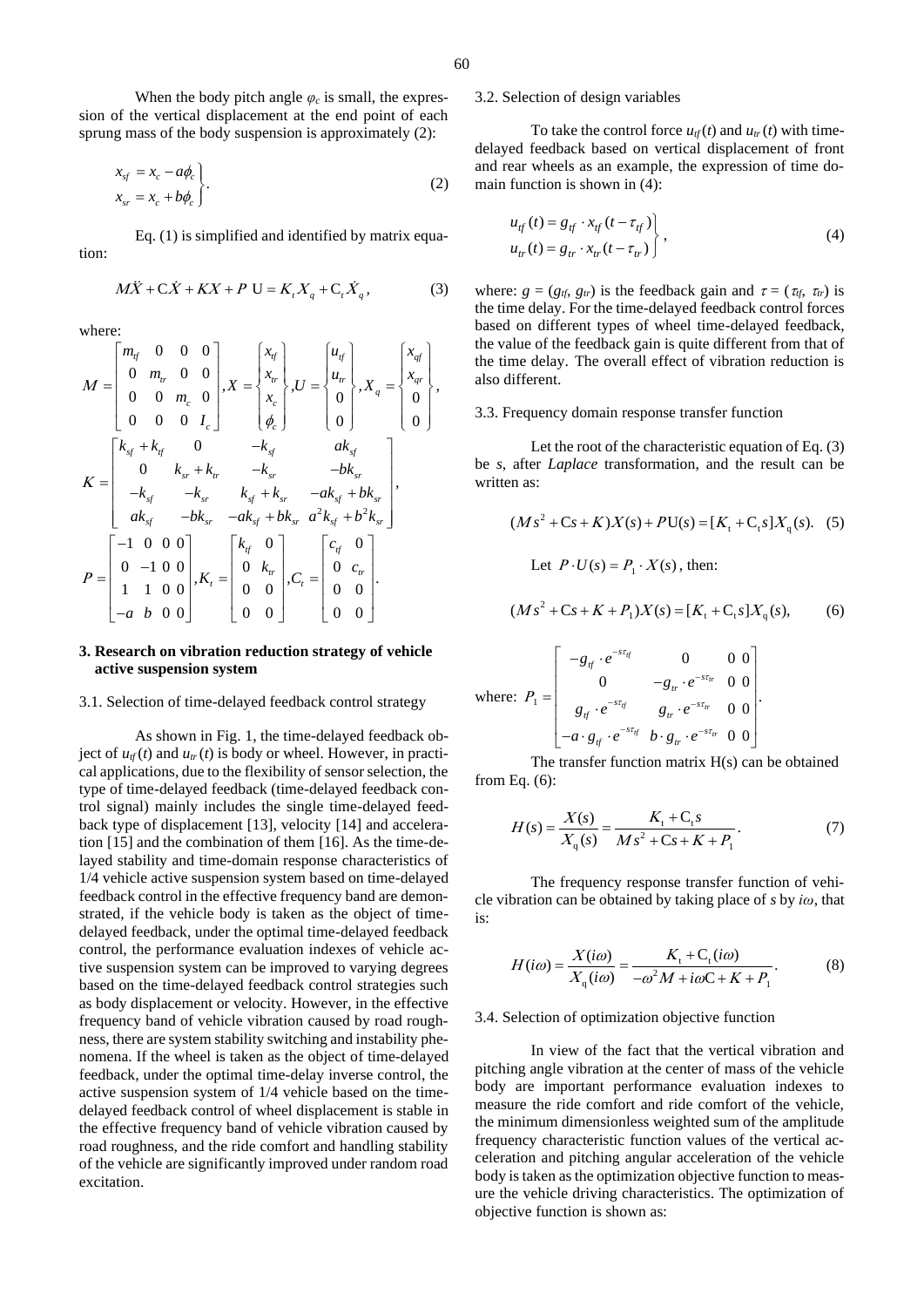61  
\n
$$
MinJ(g,\tau) = c_1 \frac{|H(i\omega)|_{x_c - x_q} - min|H(i\omega)|_{x_c - x_q}}{max|H(i\omega)|_{x_c - x_q} - min|H(i\omega)|_{x_c - x_q}} + c_2 \frac{|H(i\omega)|_{\phi_c - x_q} - min|H(i\omega)|_{\phi_c - x_q}}{max|H(i\omega)|_{\phi_c - x_q} - min|H(i\omega)|_{\phi_c - x_q}}
$$
\n
$$
s.t. \begin{cases} \frac{g_{\tau f} \leq g_{\tau f} \leq \overline{g}_{\tau}}{\underline{g}_{\tau r} \leq g_{\tau r} \leq \overline{g}_{\tau}} \\ \frac{\overline{g}_{\tau r} \leq g_{\tau r} \leq \overline{g}_{\tau}}{\underline{f}_{\tau r} \leq \tau_{\tau r} \leq \overline{\tau}_{\tau}} \end{cases}
$$
\n(9)

# 3.5. Selection of constraint conditions and weight coefficients

The constraint condition is in the range of feedback gain *g* and feedback delay *τ*. Obviously, the selection of time-delayed feedback control parameters should meet the requirements of vehicle ride comfort. The output response of suspension dynamic travel and tire dynamic displacement should also be considered. The numerical search range of the above two kinds of parameters are to be set: the feedback gain  $\overline{g}_t$  and  $\overline{g}_t$  are 1.5 times of the equivalent stiffness of the front and rear suspension,  $g_f$  and  $g_r$  are -0.5 times of the equivalent stiffness of the front and rear suspension. The numerical search range of time delay  $\tau = (\tau_{tf}, \tau_{tr})$  is assumed to be  $0 \le \tau \le 0.5$ . In expression (9),  $c_1$  and  $c_2$  are weight coefficients. The selection of the weight coefficient reflects the importance of the vertical acceleration of the center of mass and the pitching angular acceleration of vehicle body. Equal attention to the optimization is paid to them. The weighting coefficient  $c_1 = c_2 = 0.5$  is taken.

# **4. Optimization of feedback control parameters of vehicle active suspension system**

## 4.1. Time-domain model of road roughness

In the process of vehicle driving, the feedback signals of vehicle suspension control system are all time domain signals. Establishing a reasonable time-domain model of road roughness is one of the most important issues in the follow-up study of vehicle ride comfort and stability. At present, the main methods to simulate road random excitation model at home and abroad are harmonic superposition method, filtered white noise method, Fourier inverse change method and time series model method. In view of the time delay vibration reduction effect of vehicle body under the condition of road harmonic excitation is remarkable, the time domain model of random road excitation based on harmonic superposition method is selected in this paper. That is, the road input spectral density is converted into a series of discrete sine waves. The random harmonic superposition algorithm is used to sum the sine wave functions corresponding to each time and frequency cell in the effective frequency band and the sum is expressed as trigonometric functions [17-18]. The time domain model of random road roughness as shown in formula (10) can be obtained:

$$
x_q(t) = \sum_{1}^{k} \sqrt{2G_q(f_{mid-j}) \cdot \Delta f_j} \cdot \sin(2\pi f_{mid-j}t + \theta_j)(j = 1, \dots k).
$$
 (10)

As shown in Eq. (10),  $\Delta f_i$  is the time frequency interval,  $G_q(f_{mid-1})$  is the road roughness coefficient,  $f_{mid-1}$  is the interval center frequency,  $\theta_i$  is the random phase angle uniformly distributed in  $(0,2\pi)$ .

4.2. Optimization of feedback control parameters of vehicle active suspension system based on time-delayed feedback control

Set the vehicle speed  $v = 60$  km/h to drive over the C-level road, the road roughness coefficient is  $G_q(f_{mid-j})$  $256 \times 10^{-6}$  m<sup>3</sup>. Generally, the frequency range of vehicle vibration caused by road roughness is about 0.25–15 Hz. In this paper, the lower limit and the upper limit of the time frequency of the road acting on the tire excitation are taken as  $f_1 = 0.25$  Hz and  $f_2 = 0.25$  Hz respectively. According to the product of time frequency and space frequency  $f = v \cdot n$ , the lower limit of effective spatial frequency  $n_1 = 0.015$  m<sup>-1</sup> and the upper limit of effective spatial frequency  $n_2 = 0.9$  m of road roughness power spectral density are obtained. In order to avoid frequency aliasing, according to the constraint of sampling interval Δ*l*, Δ*l* can be selected as 0.015  $m^{-1}$ . The effective spatial frequency interval  $(n_1, n_2)$  of road roughness power spectral density is divided into  $k = 59$ small areas, in turn, the center frequency of each space cell is  $n_{mid-j} = 0.015 \cdot j + 0.0075$  for  $j = (1, 2, \dots, 59)$ . Then the interval length of time frequency is ∆*fj* = 0.25, which leads to *fmid-j* = 0.25 $\cdot$ *j*+0.125 for *j* = (1,2,…59).

Finally, according to the constraint conditions of the time-delayed feedback control parameters and the timedomain model of the random road roughness, the equivalent harmonic excitation method is used to construct the particle swarm optimization algorithm with  $J(g, \tau)$  as the fitness function, so as to obtain the optimal value  $(g_{op}, \tau_{op})$  of the feedback control parameters in the effective frequency band. That is, in the effective frequency band (*f*1, *f*2), a series of discrete frequency points are selected at equal intervals and the band is divided into multiple cells. Taking the harmonic excitation at the center frequency  $f_{mid-j} = 0.25 \cdot j + 0.125$ for  $j = (1,2, \dots, 59)$  of each cell as the optimization strategy of the equivalent harmonic excitation of the whole cell, a particle swarm optimization (PSO) algorithm with the minimum dimensionless weighted sum of the amplitude frequency characteristic functions of vertical acceleration and pitching angular acceleration as the optimization objective function is constructed. In the optimization process of timedelayed feedback control parameters, the fixed form of time-delay feedback control parameters (local optimal values) obtained by Fourier transform and frequency domain analysis methods are usually difficult to effectively deal with the characteristics of road random excitation condi-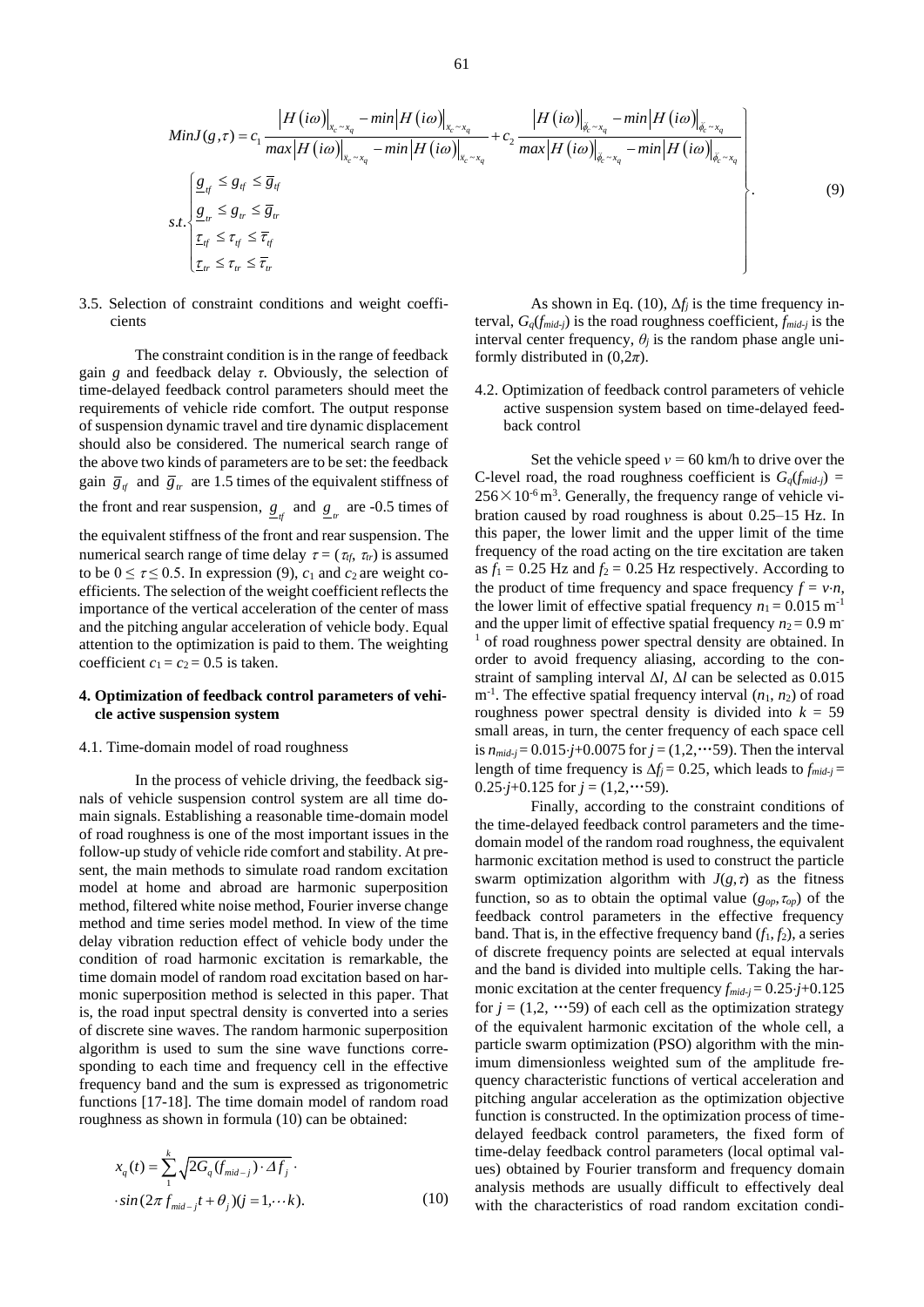tions. In order to further improve the vibration reduction effect of vehicle suspension system under random excitation of road surface, according to the frequency function expression of vertical acceleration and pitching angular acceleration of vehicle body shown in Eq. (11):

$$
\begin{cases}\n\left|H(i\omega_{mid-j})\right|_{\ddot{x}_c \sim x_q} = \omega^2 \left| \frac{X_c(i\omega_{mid-j})}{X_q(i\omega_{mid-j})} \right| \\
\left|H(i\omega_{mid-j})\right|_{\ddot{\theta}_c \sim x_q} = \omega^2 \left| \frac{\psi_c(i\omega_{mid-j})}{X_q(i\omega_{mid-j})} \right|\n\end{cases} (11)
$$

the amplitude  $\frac{x_q(f_{mid-j})}{\sigma}$  the road excitation at the center frequency  $f_{mid-j} = 0.25 \cdot j + 0.125$  for  $j = (1,2,...59)$  of each interval is assumed to be the peak value of the road excitation in the effective frequency band  $(f_1, f_2)$ , which can effectively reduce the amplitude of vertical acceleration based on the center frequency of each interval in the whole frequency band. Therefore, on the basis of this optimization strategy, 200 particles are randomly selected for iterative optimization, the optimal value of the time-delayed feedback control parameters of the vehicle active suspension system in the effective frequency band is obtained, i.e., (*gop*, *τop*) *=*

*=* (-5552.3N/m 22017N/m 0.2591s 0.0001s) and the amplitude frequency characteristic curve of the vertical acceleration of the vehicle body in the effective frequency band as shown in Fig. 2 are obtained.



Fig. 2 The amplitude frequency characteristic curves of the fitness function in the effective frequency band

The frequency domain simulation results shown in Fig. 2 show that compared with the passive control suspension system, the vehicle vibration amplitude of active suspension system based on time-delayed feedback control with wheel displacement is significantly reduced under the optimal time-delayed feedback control. The corresponding amplitudes at *f=*8.8750 Hz and *f=*12.8750 Hz are reduced from 0.9883 and 0.8139 in passive control to 0.3794 and 0.5273 in delayed feedback control respectively. 0.9883 is the peak value of the passive suspension system before optimization in the whole frequency band and 0.5273 is the peak value of the optimized suspension system with timedelayed feedback control in the whole frequency band. In addition, the amplitude frequency response curve of the vehicle active suspension system based on the time-delayed feedback control with the vertical displacement of wheel changes relatively gently in the effective frequency band. The vibration reduction effect of vehicle body is remarkable. Therefore, the vibration isolation performance of vehicle suspension system is significantly improved under the optimal time-delayed feedback control.

## **5. Stability analysis of time-delayed feedback control for vehicle active suspension system**

After the introduction of time-delayed feedback control, the feedback gain and feedback delay will affect the stability of the system. In order to ensure that the vehicle active suspension system with time-delayed feedback control can work in a stable state, it is necessary to analyze its stability. In this paper, the frequency-domain scanning method is applied to analyze the stability of vehicle active suspension system based on time-delayed feedback control of wheel displacement, so as to obtain the corresponding virtual root and time-delay value [19]. Then the complete stable interval of the system can be obtained. The analysis process is as follows:

Firstly, the characteristic equation of vehicle active suspension system based on time-delayed feedback control with the vertical displacement of wheel can be obtained from Eq. (6) as follows:

$$
det(Ms^2 + Cs + K + P_1) = 0.
$$
 (12)

Secondly, the feedback control parameters of the vehicle active suspension system are successively substituted into the characteristic equation (12), and the relationship diagrams of  $|z|$  and  $\omega$  as shown in Fig. 3 can be obtained.





Finally, the crossover frequency *ω* and the corresponding time delay are calculated. It can be seen from the diagram of |*z*| and *ω* shown in Fig. 3 that the real root has no cross frequency in the vehicle active suspension system based on time-delayed feedback control of wheel displacement, it means that the whole system has no ride through frequency. Therefore, from the stability analysis of the above vehicle active suspension system, it can be seen that the vehicle active suspension system with time-delayed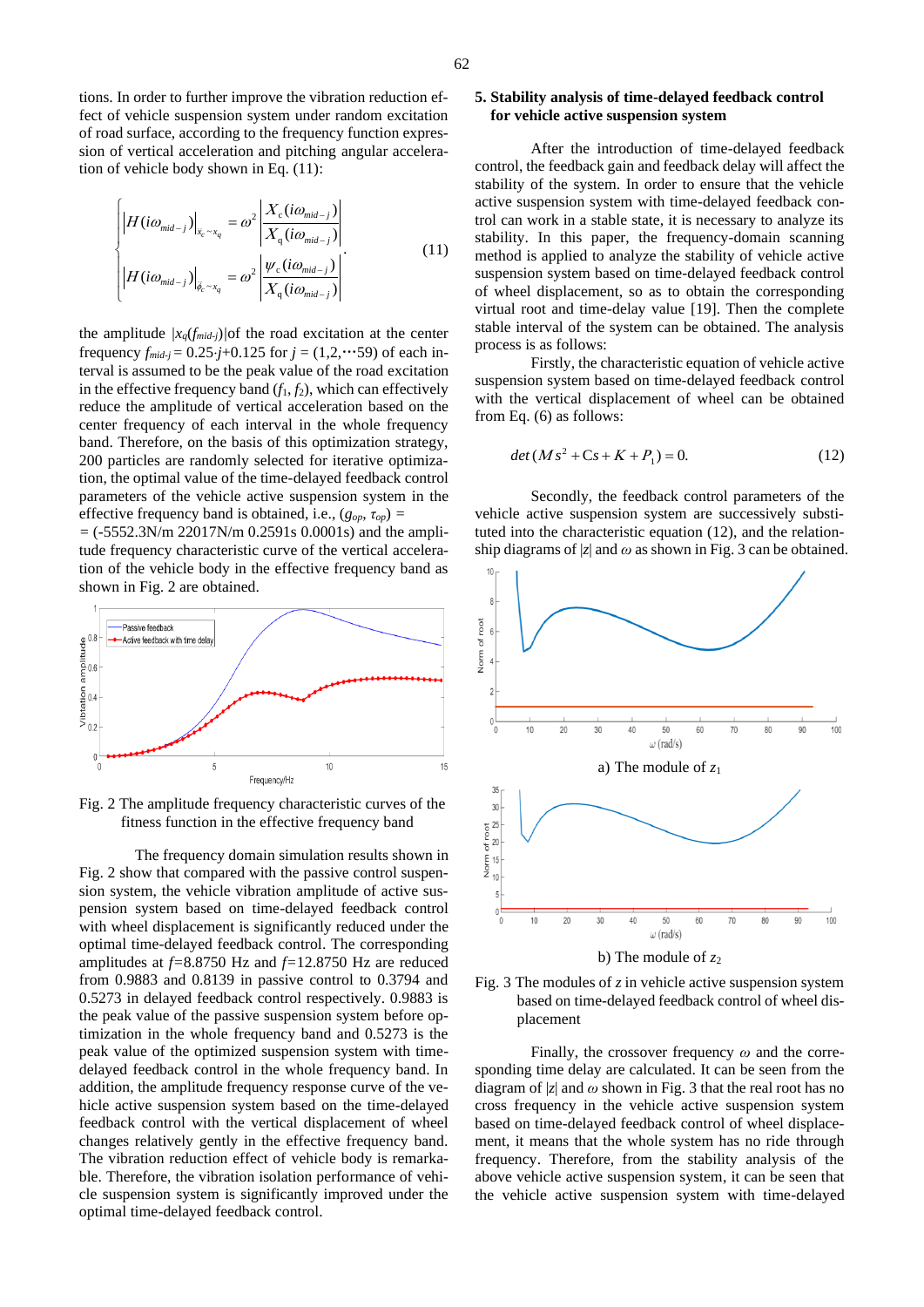feedback control of wheel displacement is stable in the effective frequency band.

## **6. Time**-**domain simulation analysis and verification of road surface under random excitation**

In order to verify the correctness of the theoretical results, it is necessary to conduct numerical simulation analysis and verification of the time-domain response of the performance evaluation index of the vehicle active suspension system under road excitation according to the optimal value

of the time-delayed feedback control parameters. With the C-level road roughness as the excitation and the help of Matlab platform, according to the optimal value of time-delayed feedback control parameters, the performance evaluation indexes of vehicle active suspension system based on time-delayed feedback control of wheel displacement, the simulation results of vehicle body vertical acceleration, pitch acceleration, suspension dynamic stroke, tire dynamic displacement and other performance evaluation indexes are compared and analyzed. The time-domain simulation results are shown in Fig. 4.



Fig. 4Time-domain simulation results of various performance evaluation indexes of vehicle suspension system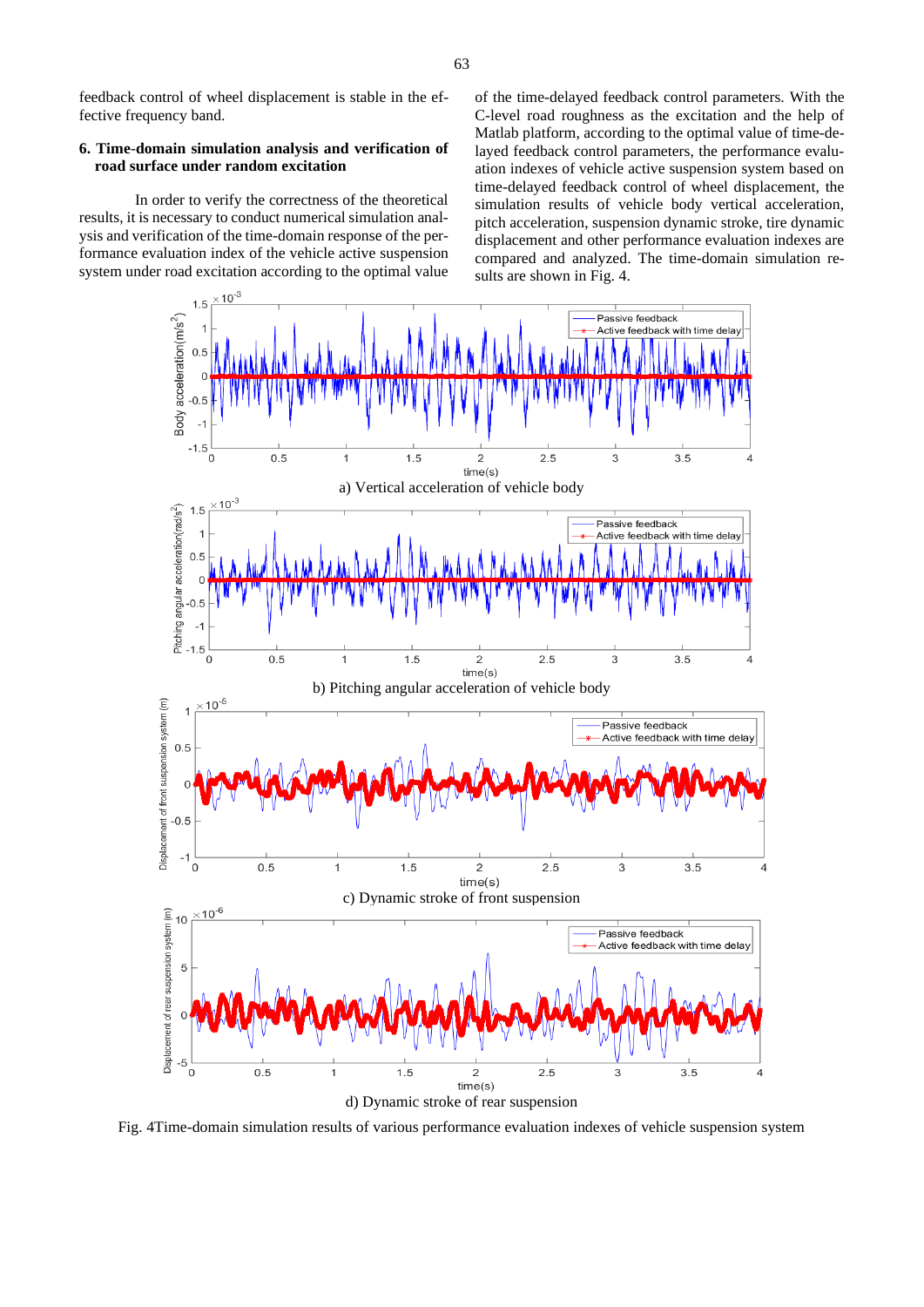

h) Pitching angular displacement of vehicle body

Fig. Continuation

## 6.2. Results and discussion

According to the comparison of root mean square values of performance evaluation indexes of vehicle passive suspension system under random road excitation and vehicle active suspension system with time-delayed feedback control as shown in Table 2, the following conclusions can be drawn:

1) Compared with the passive control, the time-delayed feedback control significantly reduces the amplitude of vertical acceleration and pitching angular acceleration at the body mass center. The corresponding root mean square

values are reduced from 0.41183 mm/s<sup>2</sup>, 0.00032 rad/s<sup>2</sup> in passive control to  $0.0031511$ mm/s<sup>2</sup>,  $0.0000025$  rad/s<sup>2</sup> in time-delayed feedback control. So the optimization efficiency is 99.2439% and 99.2053% respectively.

2) Compared with the passive control, the time-delayed feedback control reduces the amplitude of the front and rear suspension's dynamic travel significantly. The corresponding root mean square values are reduced from 1.8859 um, 1.9468 um in passive control to 1.02456 um, 0.89616 um in time-delayed feedback control. So the optimization efficiency is 45.6735% and 53.9667% respectively.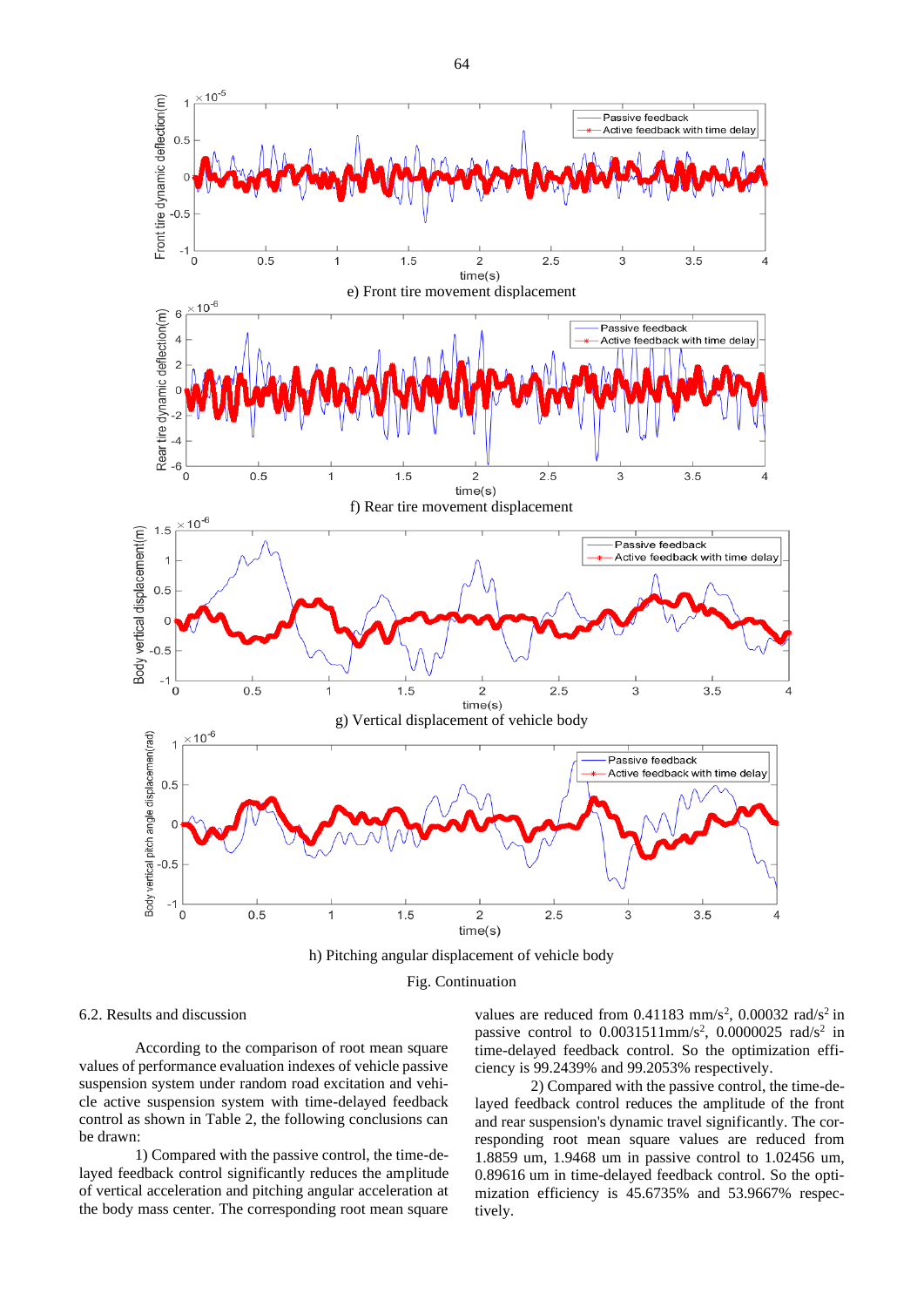3) Compared with the passive control, the time-delayed feedback control significantly reduces the amplitude of the front and rear tire movement displacement. The corresponding root mean square values are reduced from 1.8283 um, 1.8707 um in passive control to 0.98189 um, 0.91653 um in time-delayed feedback control. So the optimization efficiency is 46.2939% and 51.0067% respectively.

4) Compared with the passive control, the amplitude of vertical displacement and pitching angular displacement of vehicle body are significantly reduced by time-delayed feedback control. The corresponding root mean square values are reduced from 0.50885 um, 0.32547 um in passive control to 0.19115 um, 0.15421 um in time-delayed feedback control. So the optimization efficiency is 62.4348% and 52.6182% respectively.

Table 2

Comparison of root mean square values of performance evaluation indexes of passive suspension and active suspension with time-delayed feedback control under random excitation

| Performance evaluation index                      | Passive suspension | Time-delayed feedback suspension | Rate of change |
|---------------------------------------------------|--------------------|----------------------------------|----------------|
| Vertical acceleration, $mm/s2$                    | 0.41183            | 0.0031511                        | 99.2349%       |
| Body pitch angular acceleration, rad/ $s^2$       | 0.00032            | 0.0000025                        | 99.2053%       |
| Dynamic stroke of front suspension, um            | 1.88590            | 1.02456                          | 45.6735%       |
| Dynamic stroke of rear suspension, um             | 1.94680            | 0.89616                          | 53.9667%       |
| Front wheel movement displacement, um             | 1.82830            | 0.98189                          | 46.2939%       |
| Rear tire movement displacement, um               | 1.87070            | 0.91653                          | 51.0067%       |
| Vertical displacement of vehicle body, um         | 0.50885            | 0.19115                          | 62.4348%       |
| Pitching angular displacement of vehicle body, um | 0.32547            | 0.15421                          | 52.6182%       |

#### **7. Conclusions**

In this paper, the mechanical model of four-degreeof-freedom vehicle active suspension system based on timedelayed feedback control with vertical displacement of wheel is studied, the optimal value of the time-delayed feedback control parameters of vehicle suspension system in effective band is obtained by using the optimization strategy based on "equivalent harmonic excitation" and particle swarm optimization algorithm. Through the optimization design of time-delayed feedback control parameters and the simulation analysis of time-domain response of performance evaluation indexes of vehicle active suspension system, the following conclusions can be obtained:

1) Compared with the passive suspension system, the vehicle active suspension system based on time-delayed feedback control with vertical displacement of wheel under the optimal time-delayed feedback control can effectively broadens the vibration absorption bandwidth of the vehicle suspension system.

2) Compared with the passive suspension system, the vehicle active suspension system based on the time-delayed feedback control with vertical displacement of wheel significantly improves the ride comfort and handling stability of the vehicle under the disturbance of road random excitation. Thus, the comprehensive performance of the suspension is improved.

3) The validity and feasibility of the time-delayed feedback control optimization strategy based on "equivalent harmonic excitation" are verified, which provides a theoretical reference for the optimization design of time-delayed feedback control parameters of vehicle suspension system.

### **Acknowledgement**

The author(s) disclosed receipt of the following financial support for the research, authorship, and/or publication of this article: This study was supported by National Natural Science Foundation of China (Grant No. 51275280) and Shandong Province Natural Science Foundation of China (Grant No. ZR2015EL048).

## **References**

- 1. **Wang, R. C.; Chen, L.; Zhang, X. L.; Zhu, X. H.** 2012. Design and test of semi-active air suspension system of vehicle, Transactions of the Chinese Society for Agricultural Machinery 43(4): 6-9.
	- [http://dx.doi.org/10.6041/j.issn.1000-1298.2012.04.00.](http://dx.doi.org/10.6041/j.issn.1000-1298.2012.04.00)
- 2. **Mihai, I.; Andronic, F.** 2014. Behavior of a semi-active suspension system versus a passive suspension system on an uneven road surface, Mechanika 20(1): 64-69. [http://dx.doi.org/10.5755/j01.mech.20.1.6591.](http://dx.doi.org/10.5755/j01.mech.20.1.6591)
- 3. **Zhao, C. H.; Chen, S. A.; Wang, J. H.** 2015. Influences of stiffness and damping parameters on control of active suspension based on LQG, Transactions of the Chinese Society for Agricultural Machinery 46(12): 301-308, 354.

[http://dx.doi.org/10.6041/j.issn.1000-](http://dx.doi.org/10.6041/j.issn.1000-1298.2015.12.041) [1298.2015.12.041.](http://dx.doi.org/10.6041/j.issn.1000-1298.2015.12.041)

- 4. **Song, G.; Xu, C. C.** 2013. Stochastic optimal preview control of active vehicle suspension with time-delay consideration, Transactions of the Chinese Society for Agricultural Machinery 44(6): 1-7.
	- https://doi.org/ 10.6041/j.issn.1000-1298.2013.06.001.
- 5. **Kou, F. R.; Fan, Y. Q.; Zhang, C. W.; Du, Q. F.** 2016. Time delay compensation control of semi-active suspension with vehicle electro-hydrostatic actuator, China Mechanical Engineering 27(15): 2111-2117. http://dx.org/10.3969/j.issn.1004-132X.2016.15.022
- 6. **Yan, G.; Fang, M. X.; Dong, Q. F.; Ji, R. J.** 2018. Time-delayed feedback control of vehicle suspension system based on state Transformation, Transactions of the Chinese Society for Agricultural Machinery 34(10): 54-61.

[http://dx.org/10.11975/j.issn.1002-6819.2018.10.006.](http://dx.org/10.11975/j.issn.1002-6819.2018.10.006)

- 7. **Xu, J.; Chung, K. W.; Zhao, Y. Y.** 2010. Delayed saturation controller for vibration suppression in a stainless-steel beam, Nonlinear Dynamics 62(1-2): 177-193. [http://dx.doi.org/10.1007/s11071-010-9708-4.](http://dx.doi.org/10.1007/s11071-010-9708-4)
- 8. **Sun, Y. X.; Xu, J.** 2015. Experiments and analysis for a controlled mechanical absorber considering delay effect, Journal of Sound & Vibration 339: 25-37.